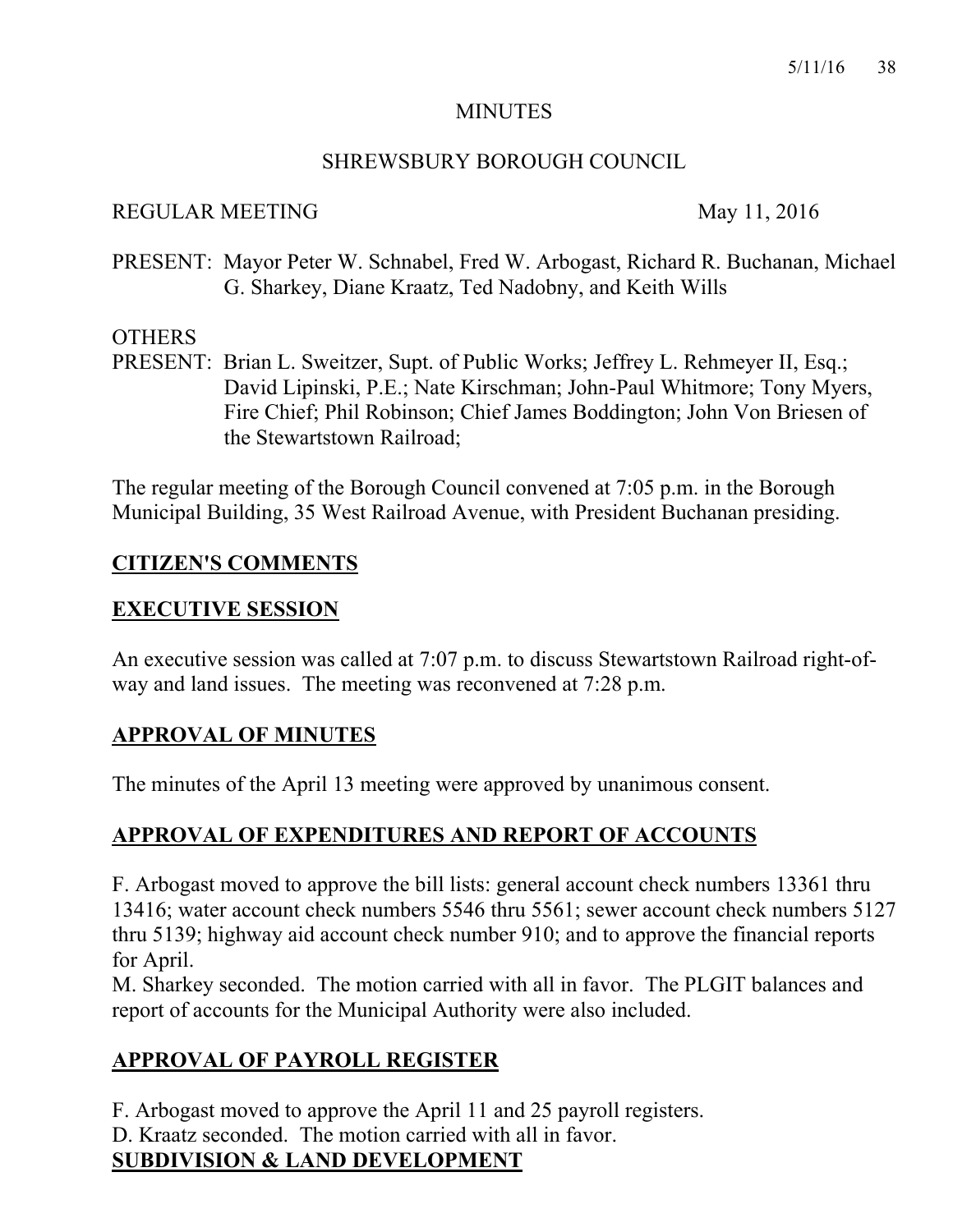# Eitzert Farms Subdivision Plan Approved and Recorded in 2006

The development was on hold due to the economy. The NPDES permit was not obtained. Phil Robinson explained additional stormwater corrections need to be done to meet new stormwater guidelines as part of developing this property. The detention area will be moved to the land in Shrewsbury Township on the west side of the property that will include a meadow and two wet ponds. It will be fenced in and part of the homeowners association maintenance. Concern was raised that this area is in zone three of the Thompson well. We do not want to see a problem in the future with this area that will cause the Borough to have to perform a 72 hour pump test due to "wetlands" classification. The Borough wants to see strong language in the HOA documents pertaining to maintenance of the basin. Phil noted that the HOA documents would be presented to the Borough solicitor for review and approval. There is security in place now by the current owner and Phil stated he will be obtaining a letter of credit as replacement for that security. It was noted that the development has sewer capacity, which had been allocated to it previously by the Borough. Phil noted that he was pleased to be involved in a project in the Borough, with the benefit of its prior sewer capacity allocations. Phil asked that the project be permitted to proceed with an updated stormwater plan, which will be prepared and submitted to the Borough for review and approval.

F. Arbogast moved that Council is in favor of this plan progressing to meet the new stormwater guidelines.

T. Nadobny seconded. The motion carried with all in favor.

# **Codes Enforcement**

Ten building permits and three use certificates were issued in April. Keith's activity reports were submitted and are on file.

# **Southern Regional Police** – R. Buchanan and Mayor Schnabel

The formula committee has been meeting and the consensus of the other three members is that it be based 100% on patrol time/hours. Since Shrewsbury has most of the commercial areas and traffic from outside the Borough, the Borough would end up paying a lot more. The fairest way is to spread the formula out based on hours, population, road miles and fair time. R. Buchanan presented formula breakdowns and expected costs for the four municipalities. Another proposal for the formula would be 60% hours; 20% population; 20% roads. All four municipalities would need to be in favor of a change in the formula since it is embedded in the Intergovernmental Cooperation Agreement, which requires unanimous approval to be amended. It was stated the feeling is that Glen Rock Borough will be leaving regardless of any change in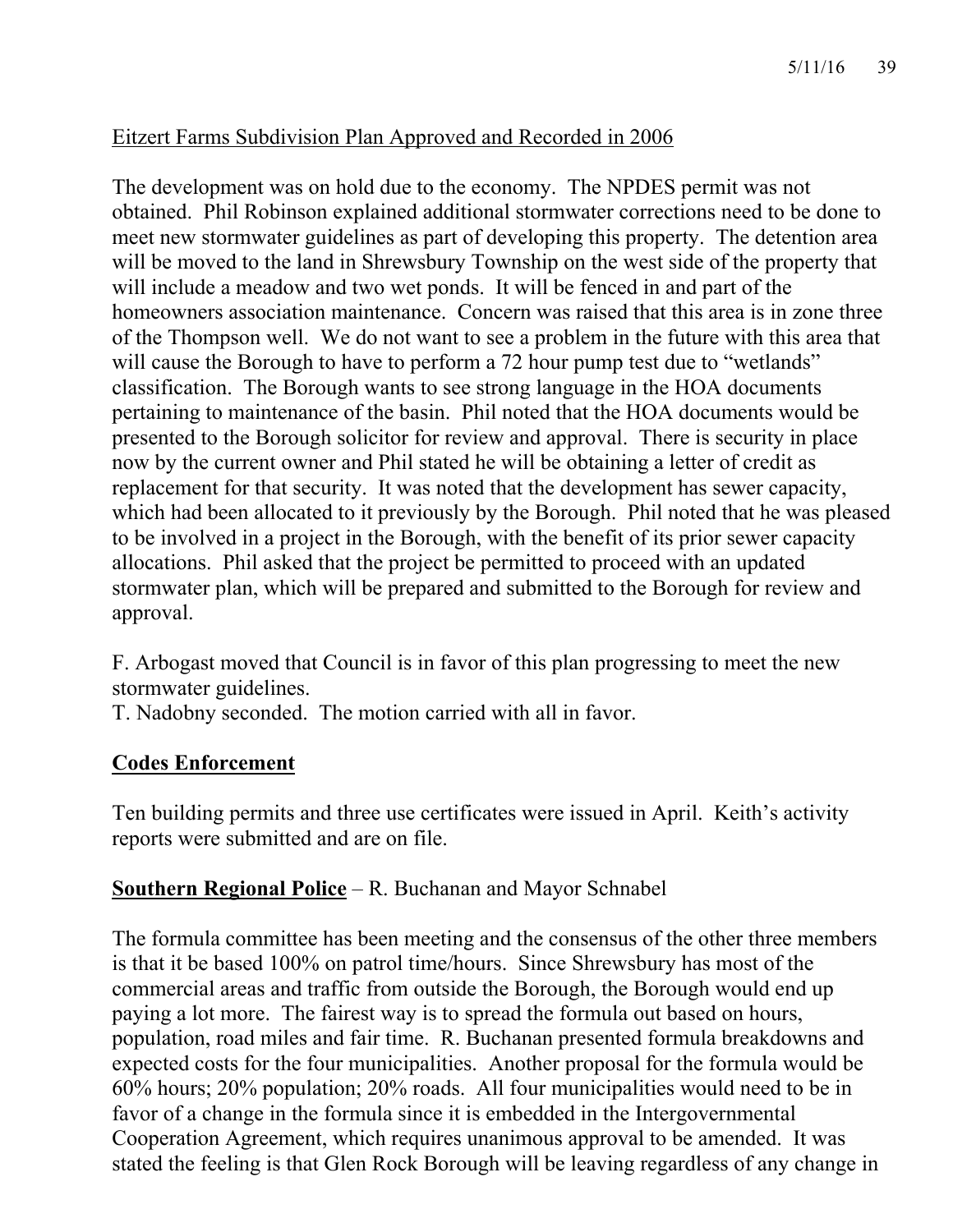formula as its costs would increase. New Freedom Borough met on Monday night and voted to change the formula to 100% patrol time. The Southeastern School District will see an 8.8% increase and will be considering whether it wants the school resource officer. It was the consensus of Council, Mayor Schnabel, and Tony Myers to keep the current formula.

M. Sharkey moved to reject the 100% patrol time proposal formula change.

D. Kraatz seconded. The motion carried with all in favor.

M. Sharkey further moved to keep the existing formula as is with no changes.

F. Arbogast seconded. The motion carried with all in favor.

M. Sharkey further moved that if keeping the current formula is rejected by the other three members, then a compromise formula of 60% patrol time; 20% population; 20% roads be approved as the alternate position.

T. Nadobny seconded. Roll call vote:

| Arbogast    | no, opposed   |
|-------------|---------------|
| Sharkey     | yes, in favor |
| Wills       | no, opposed   |
| Kraatz      | yes, in favor |
| Nadobny     | yes, in favor |
| R. Buchanan | no, opposed   |

With a tie vote of three to three, Mayor Schnabel was presented the option to break the tie, but he abstained. The motion did not pass.

**Water & Sewer** – T. Nadobny and Supt. Sweitzer and Eng. Lipinski

Essex Circle Drive Sewer Replacement and Street Restoration

Two bids were received:

| Fitz & Smith         | \$325,592.50 |
|----------------------|--------------|
| DeTraglia Excavation | \$445,024.00 |

M. Sharkey moved to award the bid to Fitz & Smith in the amount of \$325,592.50 pending review of the accompanying documents.

F. Arbogast seconded. The motion carried with all in favor.

The amount of \$100,000.00 was budgeted as we were still in the design phase.

Water Projects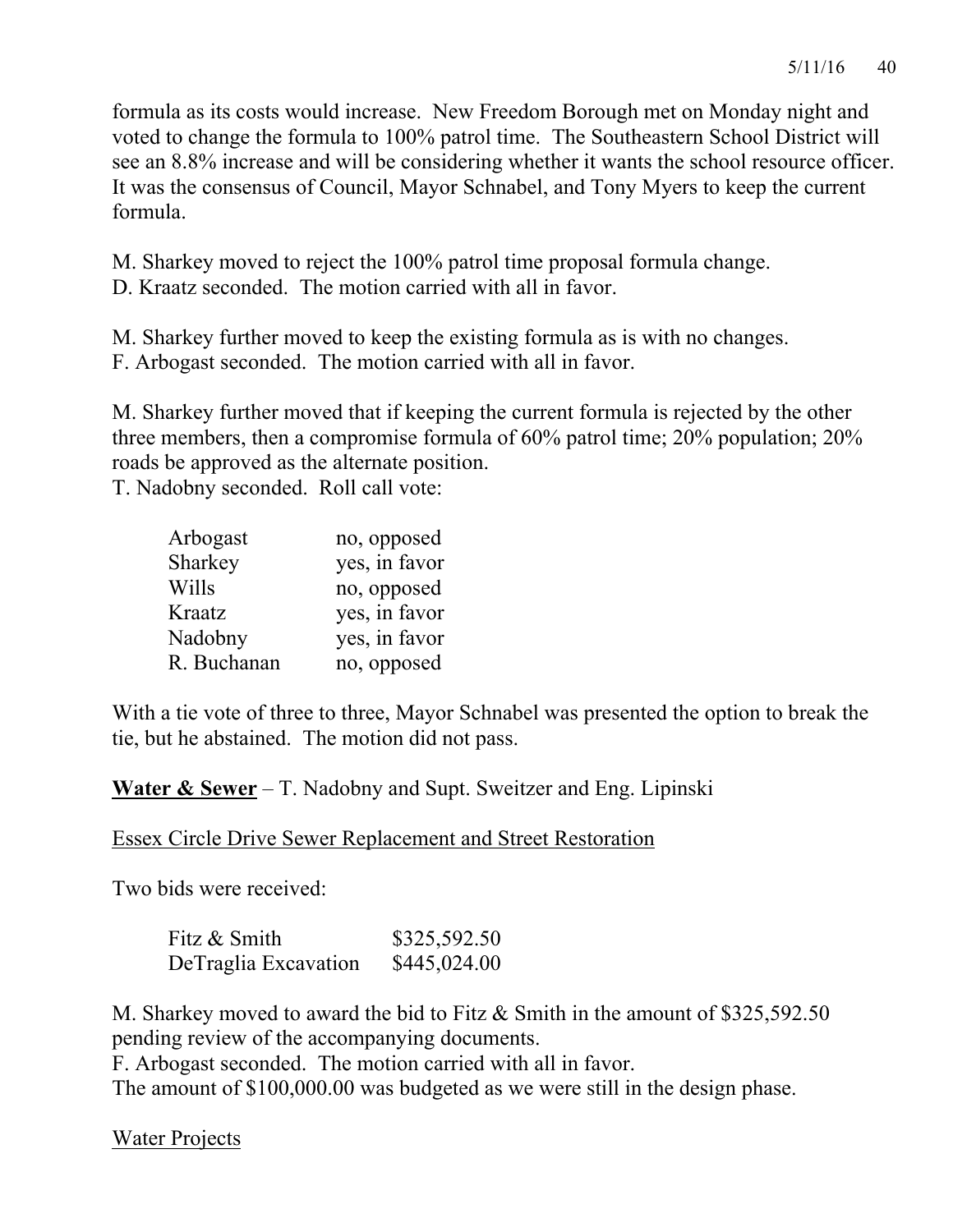Eng. Lipinski stated the bids will be opened on June 7 for the Cloverdale Avenue, Lisburn Avenue and South Hill Street water main and service line replacements.

# Proportionate Share Report

The questions regarding the 2015 report were sent to New Freedom Borough.

# Deer Creek Pump Station Wet Well Expansion

Eng. Lipinski reported his office is still in the process of addressing questions from DEP regarding the permit application.

# Reservoir Leak

The concrete reservoir may have a leak on the north side and may need to be televised with a budget for repairs next year. The diving inspection cost is \$3,550.00. The tank was constructed in the 1930s. Supt. Sweitzer will monitor the tank.

# **Public Roads & Lighting** – Michael G. Sharkey

# Traffic Signal Timing at Square

The most recent change in timing when the signal at Main Street and Forrest Avenue was taken out of the East Forrest Avenue signal loop resulted in a too short left turn phase for westbound and southbound traffic. Both left turn arrows are being lengthened to 15 seconds.

F. Arbogast moved to authorize Milt Sultzbaugh to make the timing changes per the PennDOT revised signal permit once it is received. K. Wills seconded. The motion carried with all in favor.

# Street Sweeping

Ross Industries finished street sweeping on April 18 with a total cost of \$6,902.50, which is down from last year.

# Roads Inspection

The Committee will set a date for the tour.

# Woodlyn Development Paving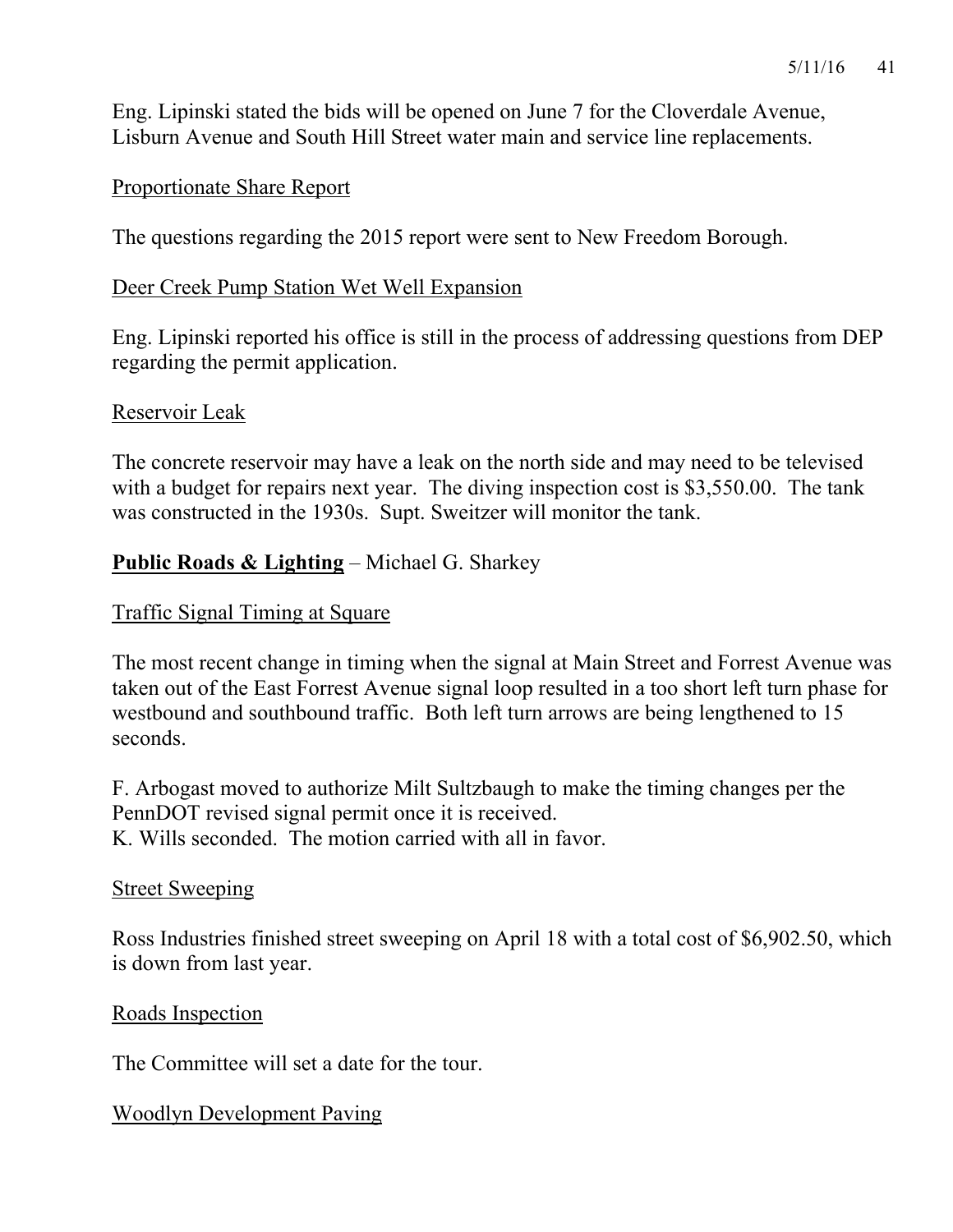Stewart and Tate will begin paving Woodland Drive, Spring Creek Drive, Oaklyn Circle, and Gatewood Drive on May 25, weather permitting. Residents will be notified a week prior. The Public Works Department is currently patching and replacing storm water inlets.

# LED Lighting for Street Lights

M. Sharkey stated Met Ed is offering a program for the Borough to replace the street light heads with LED lighting based on the contract cycle for existing lights.

# **Public Lands, Buildings and Finance** – F. Arbogast

# Sweeney Park Service Day

The Church of Jesus Christ of Latter-Day Saints performed community service at Sweeney Park on April 23. The Church spread woodcarpet in play areas, cleaned the open pavilions, cleaned the main pavilion, and picked up trash and debris. Thirty-eight people participated with 41.4 hours of labor expended.

# Damage to Ballfield

T. Nadobny said he was made aware of a problem at the ballfield on Monday when a youth team was scheduled to play and had to spend the first half of the evening repairing the damaged field left by another team who played when the field was wet. A lock was also broken.

A message will be sent to the field scheduler that if a team plays when the field is wet, they must restore the field before leaving.

# **Public Safety, Welfare and Personnel** - Fred Arbogast

Public Works Inspection Time Fees (Discussed later in the meeting but inserted here for continuity)

The current rate charged for inspection time is \$45.00/hour for regular time and has not been increased in about ten years.

F. Arbogast moved to set the hourly inspection rate for the Public Works Department at \$75.00 per hour for the Superintendent and \$55.00 per hour for the other members of the Department.

K. Wills seconded. The motion carried with all in favor.

M. Sharkey moved that inspections done outside normal working hours should be at the time and half rate of the rates just approved.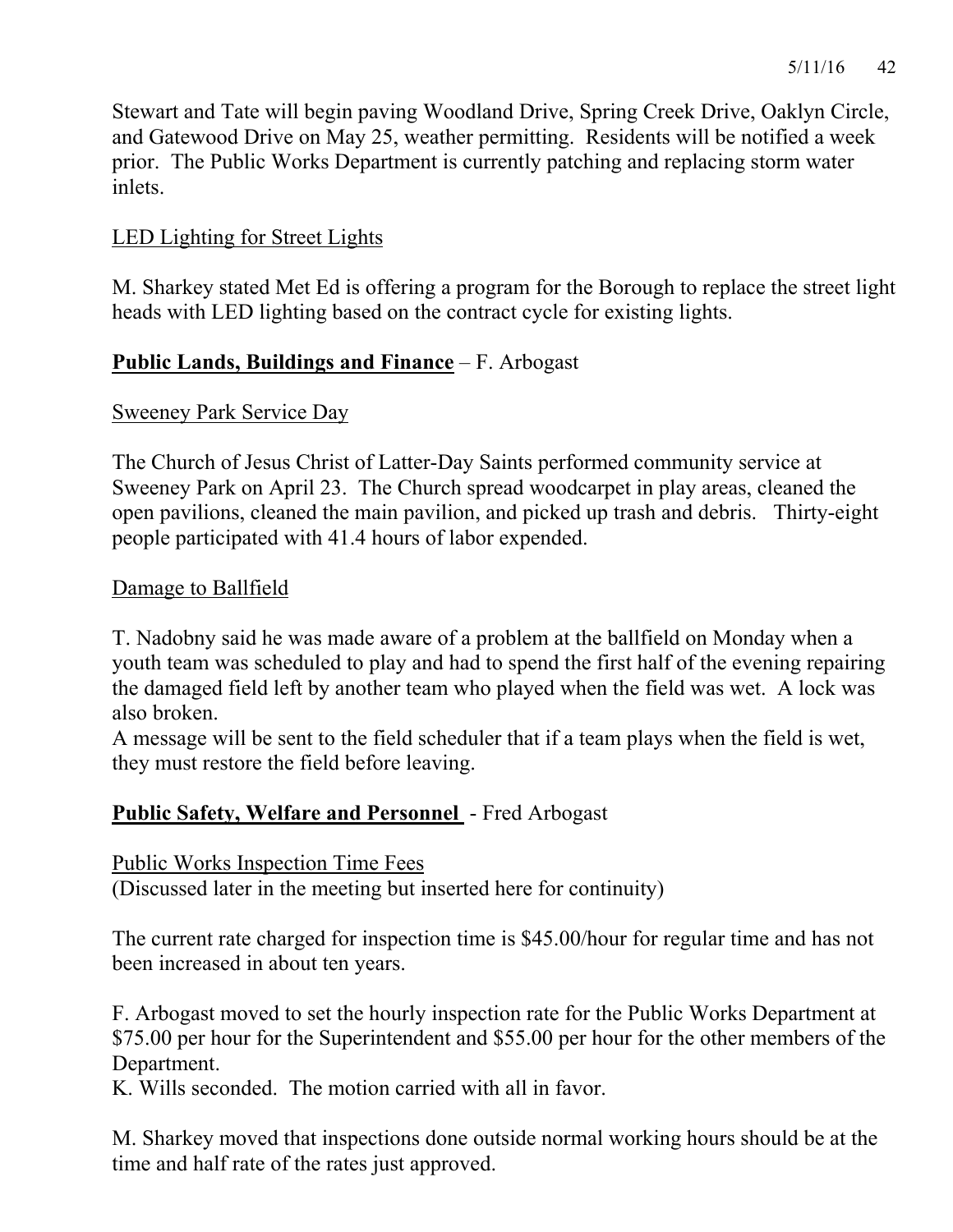T. Nadobny seconded. The motion carried with all in favor.

# **ENGINEER'S REPORT**

(Taken under Water and Sewer and Public Roads & Lighting)

# **SOLICITOR'S REPORT**

### Apple Tree Court

The Operation and Maintenance Agreement Stormwater Management Best Practices has been signed by the developer and is ready to be signed by the Borough.

M. Sharkey moved to authorize the signing of the Agreement. T. Nadobny seconded. The motion carried with all in favor.

#### Street Cut Openings and Excavations Ordinance

A revised ordinance, Letter to Applicant regarding procedures, and Letter to Applicant regarding approval were submitted last month for review. The consensus was that the new permit fee should be \$500.00.

T. Nadobny moved that the ordinance be advertised for adoption. M. Sharkey seconded. The motion carried with all in favor.

#### Stewartstown Railroad Fees

Another past-due notice was received; we continue to wait for information that has been repeatedly requested. In response to the discussion held in the executive session, Sol. Rehmeyer will contact Mr. McKinney at Omega Rail Management to request the information again. It appears that three of the other crossings may be in the railroad right-of-way but not in a public right-of-way.

# Eitzert Farms Financial Security for Public Improvements

In 2006, the final subdivision plan for the development was conditionally approved. Cash financial security was later replaced by a Letter of Credit. In 2010, the developer asked to replace the Letter of Credit with a Mortgage which has been in place since that time. The developer has been struggling to get the NPDES permit approved which was submitted about 18 months ago. The approval time included in the First Amendment to the Agreement for Financial Security is about to expire on July 2, 2016. The Developer would like to extend the Agreement and the Mortgage for at least another year. Sol. Rehmeyer recommended approval of the Second Amendment to Agreement for Financial Security and Second Amended and Restated Mortgage.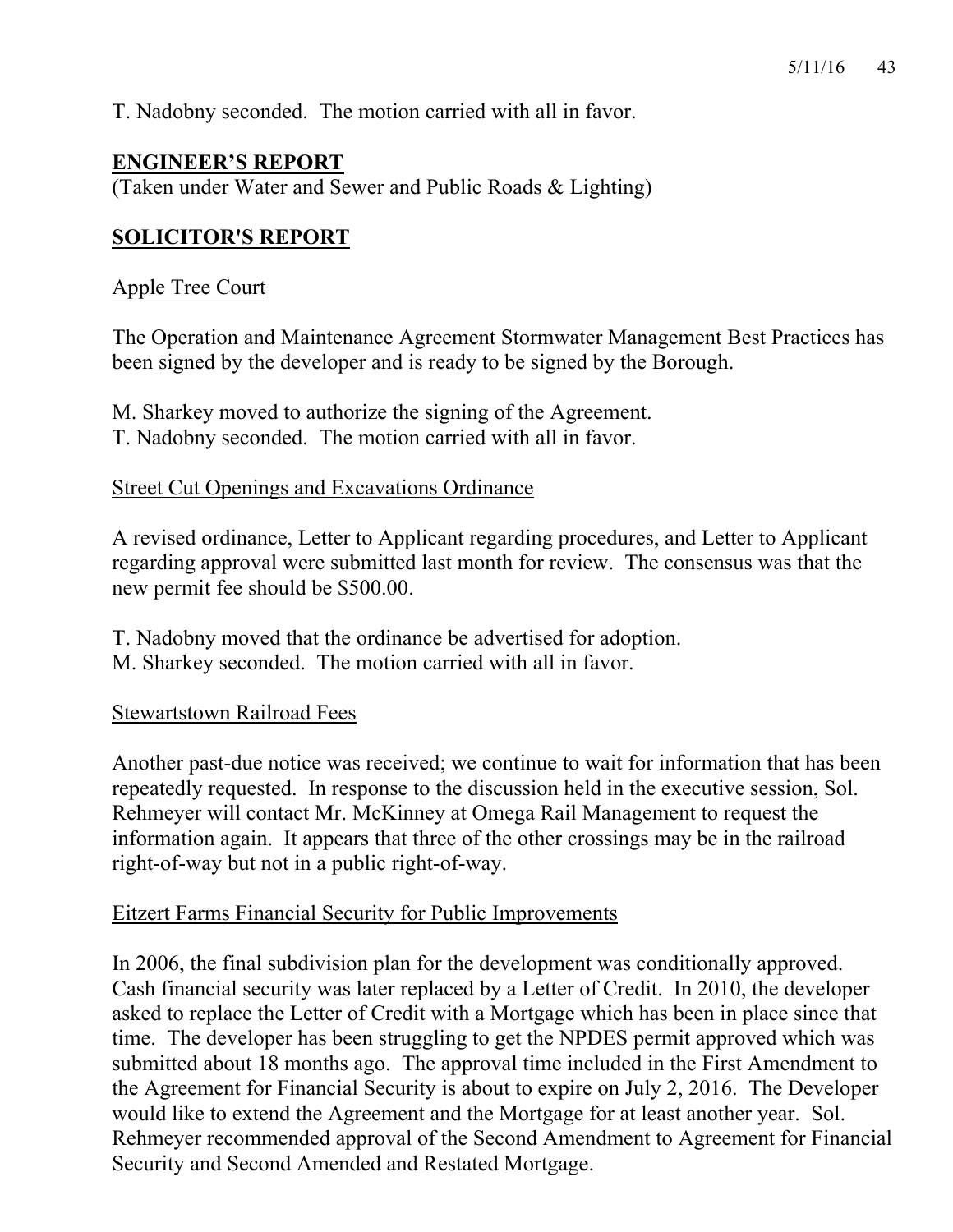K. Wills moved to authorize the signing of the Second Amendment to Agreement for Financial Security and the approval of the Second Amended and Restated Mortgage. M. Sharkey and T. Nadobny seconded. The motion carried with all in favor. (These documents will be satisfied once a letter of credit is in place by Phil Robinson.)

# Responsible Bidders/Contractors

The following elements can be taken into consideration when determining whether a bidder is responsible: judgment, skill, promptness, faithfulness, skillful workmen, honesty of the contractor, financial standing, reputation, experience, capacity and ability to do the work according to plans and availability and efficiency. Such analysis of bidder responsibility must be done prior to receiving bids. Prior experience with a bidder can be a substitute for an investigation. It was decided to handle this on a case by case basis moving forward, with extra attention being paid to any successful bidder with whom the Borough had challenges previously.

# Website ADA Compliance

The webmaster will be asked to ensure our website is ADA compliant.

# **Public Safety, Welfare and Personnel** – Fred W. Arbogast

# Joint Emergency Management Agency

Stan Walters is currently the Emergency Management Coordinator for both Shrewsbury Borough and Shrewsbury Township. Shrewsbury Township had asked if the Borough is interested in exploring intergovernmental cooperation with Railroad, New Freedom, and Glen Rock Boroughs. S. Walters stated the County is supporting regionalization. Tony Myers had recommended that Hopewell Township be contacted about joining in as well. Shrewsbury Township should have a working EOC in case this building is not available. New Freedom Borough responded to R. Buchanan that it is not interested in joining the regional effort. At last week's Supervisor's meeting, Shrewsbury Township voted to send a letter to Hopewell Township to see if it is interested in joining.

# **Secretary's Report** – Cindy L. Bosley

The Secretary reported there was a kick-off meeting to start the blizzard expense reimbursement process.

# **York Adams Tax Bureau** – Michael Sharkey